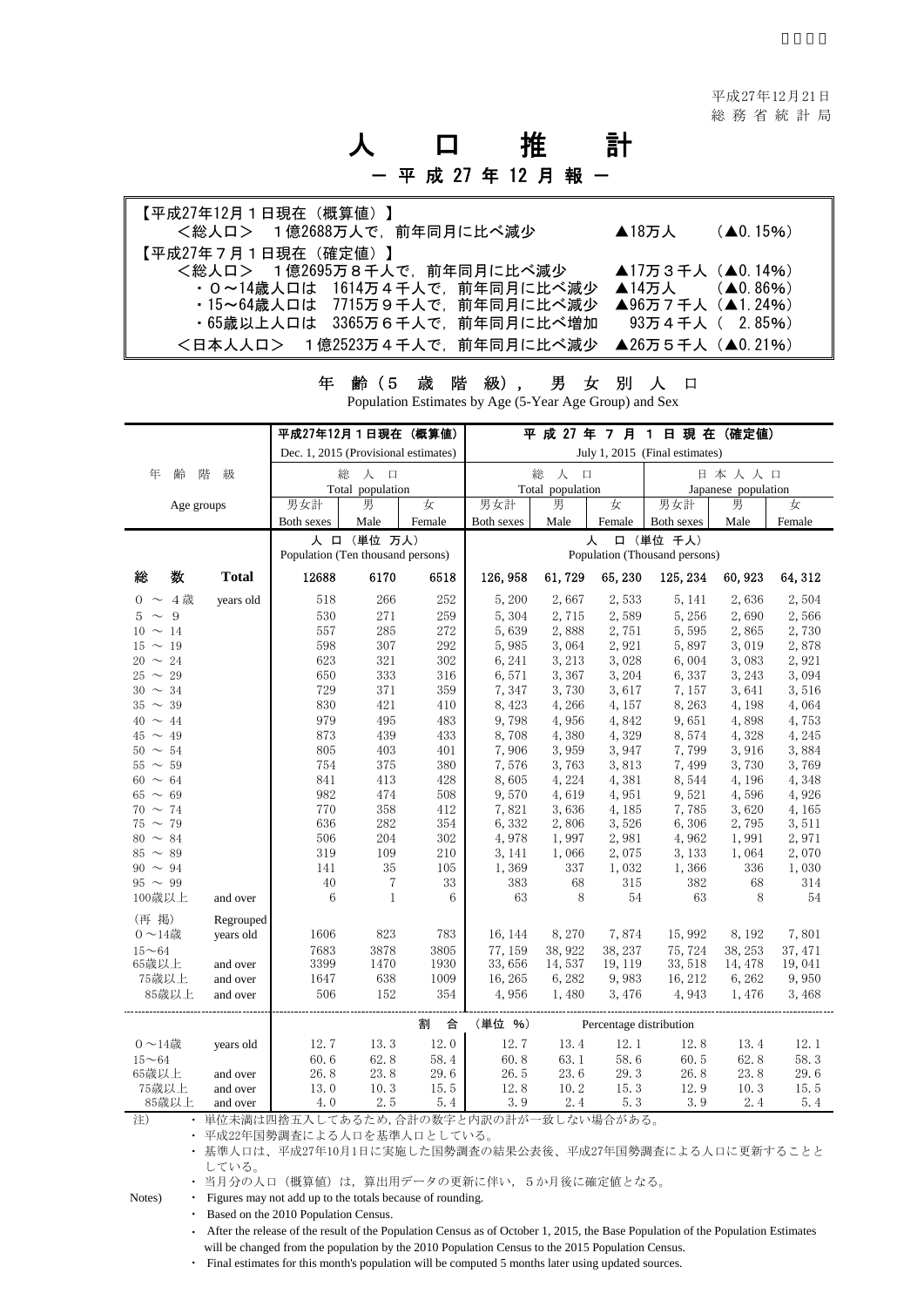## 参考表 全国人口の推移

## Reference Time Series of Population Estimates

総 人 口 (確 定 値) Total population (Final estimates)

|                          |                     | 減 3)<br>増<br>Population change<br>人<br>口 |                 |                                        |                         |                     |                                         |             |                        |
|--------------------------|---------------------|------------------------------------------|-----------------|----------------------------------------|-------------------------|---------------------|-----------------------------------------|-------------|------------------------|
| 年<br>月                   | 1) 2)<br>月初人口       | 増<br>純<br>Net change                     | 減               | 態 $4$<br>然<br>動<br>自<br>Natural change |                         |                     | 態 5)<br>会<br>動<br>社<br>Migration change |             |                        |
| Year and month           | Population as of    | 増減数                                      | 増減率6)           | 出生児数                                   | 死亡者数                    | 自然増減<br>Natural     | 入国者数                                    | 出国者数        | 社会増減<br>Net            |
|                          | 1st of each month   | Number<br>$(6)+(9)$                      | Rate<br>$(\%0)$ | Live Births                            | Deaths                  | change<br>$(4)-(5)$ | Entries                                 | Exits       | migration<br>$(7)-(8)$ |
|                          | (1)                 | (2)                                      | (3)             |                                        | (5)                     | (6)                 | (7)                                     | (8)         | (9)                    |
| 平成17年 2005               | 8)<br>127, 767, 994 |                                          |                 |                                        |                         |                     |                                         |             |                        |
| 18年 2006                 | 127, 900, 515       | 132, 521                                 | 1.04            | 1, 091, 257                            | 1,090,482               | 775                 | 2,836,131                               | 2,834,910   | 1,221                  |
| 19年 2007                 | 128, 032, 743       | 132, 228                                 | 1.03            | 1, 101, 616                            | 1, 103, 510             | $-1,894$            | 2,882,497                               | 2,878,899   | 3,598                  |
| 20年 2008                 | 128, 083, 960       | 51, 217                                  | 0.40            | 1, 107, 556                            | 1, 142, 238             | $-34,682$           | 2, 863, 805                             | 2, 908, 431 | $-44,626$              |
| 21年 2009                 | 128, 031, 514       | $-52,446$                                | $-0.41$         | 1,086,897                              | 1, 146, 119             | $-59,222$           | 3, 113, 534                             | 3, 237, 282 | $-123, 748$            |
| 22年 2010                 | 8)<br>128, 057, 352 | 25,838                                   | 0.20            | 1, 083, 214                            | 1, 187, 915             | $-104, 701$         | 2,840,122                               | 2,840,108   | 14                     |
| 23年 2011                 | 127, 798, 704       | $-258,648$                               | $-2.02$         | 1,073,170                              | 1, 252, 834             | $-179,664$          | 2,685,681                               | 2,764,665   | $-78,984$              |
| 24年 2012                 | 127, 515, 133       | $-283,571$                               | $-2.22$         | 1, 046, 533                            | 1, 251, 299             | $-204,766$          | 2,756,710                               | 2, 835, 515 | $-78,805$              |
| 25年 2013                 | 127, 297, 686       | $-217,447$                               | $-1.71$         | 1, 045, 026                            | 1, 276, 851             | $-231,825$          | 2,796,384                               | 2,782,006   | 14, 378                |
|                          |                     |                                          |                 |                                        |                         |                     |                                         |             |                        |
| 26年 2014                 | 127, 082, 819       | $-214,867$                               | $-1.69$         |                                        | 1, 022, 663 1, 273, 916 | $-251, 253$         | 2, 910, 793                             | 2,874,407   | 36, 386                |
| 平成25年 2013               |                     |                                          |                 |                                        |                         |                     |                                         |             |                        |
| 7月 July                  | 127, 338, 621       | $-3,059$                                 | $-0.02$         | 92,742                                 | 97,588                  | $-4,846$            | 247,698                                 | 245, 911    | 1,787                  |
| 8月 Aug.                  | 127, 335, 562       | $-72,964$                                | $-0.57$         | 93, 104                                | 99, 470                 | $-6, 366$           | 291,503                                 | 358, 101    | $-66,598$              |
| 9月 Sept.                 | 127, 262, 598       | 35,088                                   | 0.28            | 91,632                                 | 96, 906                 | $-5, 274$           | 254, 286                                | 213, 924    | 40, 362                |
| 10月 Oct.                 | 127, 297, 686       | $-3, 154$                                | $-0.02$         | 92, 480                                | 103,679                 | $-11, 199$          | 214, 254                                | 206, 209    | 8,045                  |
| 11月 Nov.                 | 127, 294, 532       | $-17,973$                                | $-0.14$         | 84, 293                                | 109, 279                | $-24,986$           | 180, 049                                | 173, 036    | 7,013                  |
| 12月 Dec.                 | 127, 276, 559       | $-41,907$                                | $-0.33$         | 91, 525                                | 119, 482                | $-27,957$           | 247,560                                 | 261, 510    | $-13,950$              |
| 平成26年 2014               |                     |                                          |                 |                                        |                         |                     |                                         |             |                        |
| 1月 Jan.                  | 127, 234, 652       | $-48, 143$                               | $-0.38$         | 80, 917                                | 123, 722                | $-42,805$           | 276, 564                                | 281, 902    | $-5,338$               |
| 2月 Feb.                  | 127, 186, 509       | $-50, 395$                               | $-0.40$         | 75,091                                 | 110,536                 | $-35, 445$          | 196, 827                                | 211, 777    | $-14,950$              |
| 3月 Mar.                  | 127, 136, 114       | $-341$                                   | $-0.00$         | 80, 517                                | 114, 406                | $-33,889$           | 277, 613                                | 244,065     | 33, 548                |
| $4\,\mathrm{\r{A}}$ Apr. | 127, 135, 773       | $-38, 215$                               | $-0.30$         | 79,549                                 | 104, 841                | $-25, 292$          | 239, 339                                | 252, 262    | $-12,923$              |
| 5月 May                   | 127, 097, 558       | 15,079                                   | 0.12            | 84, 372                                | 101,612                 | $-17, 240$          | 230, 458                                | 198, 139    | 32, 319                |
| 6月 June                  | 127, 112, 637       | 19, 163                                  | 0.15            | 82,693                                 | 93, 177                 | $-10,484$           | 223, 736                                | 194,089     | 29,647                 |
| 7月 July                  | 127, 131, 800       | $-9,736$                                 | $-0.08$         | 90, 930                                | 96, 525                 | $-5,595$            | 256, 528                                | 260,669     | $-4, 141$              |
| 8月 Aug.                  | 127, 122, 064       | $-75,870$                                | $-0.60$         | 88, 355                                | 98, 414                 | $-10,059$           | 306, 423                                | 372, 234    | $-65, 811$             |
| 9月 Sept.                 | 127, 046, 194       | 36, 625                                  | 0.29            | 91, 941                                | 98, 243                 | $-6, 302$           | 261, 442                                | 218, 515    | 42, 927                |
| 10月 Oct.                 | 127, 082, 819       | $-339$                                   | $-0.00$         | 90, 266                                | 104,820                 | $-14,554$           | 220, 188                                | 205, 973    | 14, 215                |
| 11月 Nov.                 | 127, 082, 480       | $-18, 140$                               | $-0.14$         | 81,739                                 | 108, 552                | $-26,813$           | 189, 411                                | 180, 738    | 8,673                  |
| 12月 Dec.                 | 127, 064, 340       | $-48, 475$                               | $-0.38$         | 92,079                                 | 124,609                 | $-32,530$           | 258, 102                                | 274, 047    | $-15,945$              |
| 平成27年 2015               |                     |                                          |                 |                                        |                         |                     |                                         |             |                        |
| 1月 Jan.                  | 127, 015, 865       | $-24,610$                                | $-0.19$         | 81,768                                 | 132, 922                | $-51, 154$          | 274, 121                                | 247, 577    | 26, 544                |
| 2月 Feb.                  | 126, 991, 255       | $-94,776$                                | $-0.75$         | 77, 257                                | 110,733                 | $-33,476$           | 199,006                                 | 260, 306    | $-61, 300$             |
| 3月 Mar.                  | 126, 896, 479       | 42, 903                                  | 0.34            | 83, 465                                | 114, 314                | $-30,849$           | 323, 782                                | 250,030     | 73, 752                |
| 4月 Apr.                  | 126, 939, 382       | $-35, 211$                               | $-0.28$         | 83, 924                                | 105, 366                | $-21,442$           | 254,693                                 | 268, 462    | $-13,769$              |
| 5月 May                   | 126, 904, 171       | 25, 176                                  | $0.\,20$        | 84,648                                 | 103, 183                | $-18,535$           | 249,637                                 | 205, 926    | 43, 711                |
| 6月 June                  | 126, 929, 347       | 29, 125                                  | 0.23            | 84, 277                                | 95, 272                 | $-10,995$           | 233, 779                                | 193, 659    | 40, 120                |
| 7月 July                  | 126, 958, 472       |                                          |                 |                                        |                         |                     |                                         |             |                        |

1) 各年の人口は,当該年の10月1日現在の人口。各月の人口は,当該月の1日現在の人口。

2) 平成21年以前の人口は,平成22年国勢調査人口を基に遡及改定(補間補正)した数値。

\* 平成21年以前の「純増減」には、補間補正値を含む。このため、自然動態と社会動態の計(日本人人口は国籍の異動 による純増を含む)は純増減と一致しない。

3) 各年の「人口増減」は、 前年10月~当年9月の計。各月の「人口増減」は、当該1か月分の数値。

4) 「人口動態統計」(厚生労働省)による。

5) 「出入国管理統計」(法務省)による。

6) 増減数を期首人口で除したもの。(千人比:‰)

7) 法務省資料による。

8) 国勢調査による人口。

9) 国勢調査による日本人人口に,総人口に対する日本人人口の割合であん分した国籍不詳を含めたもの。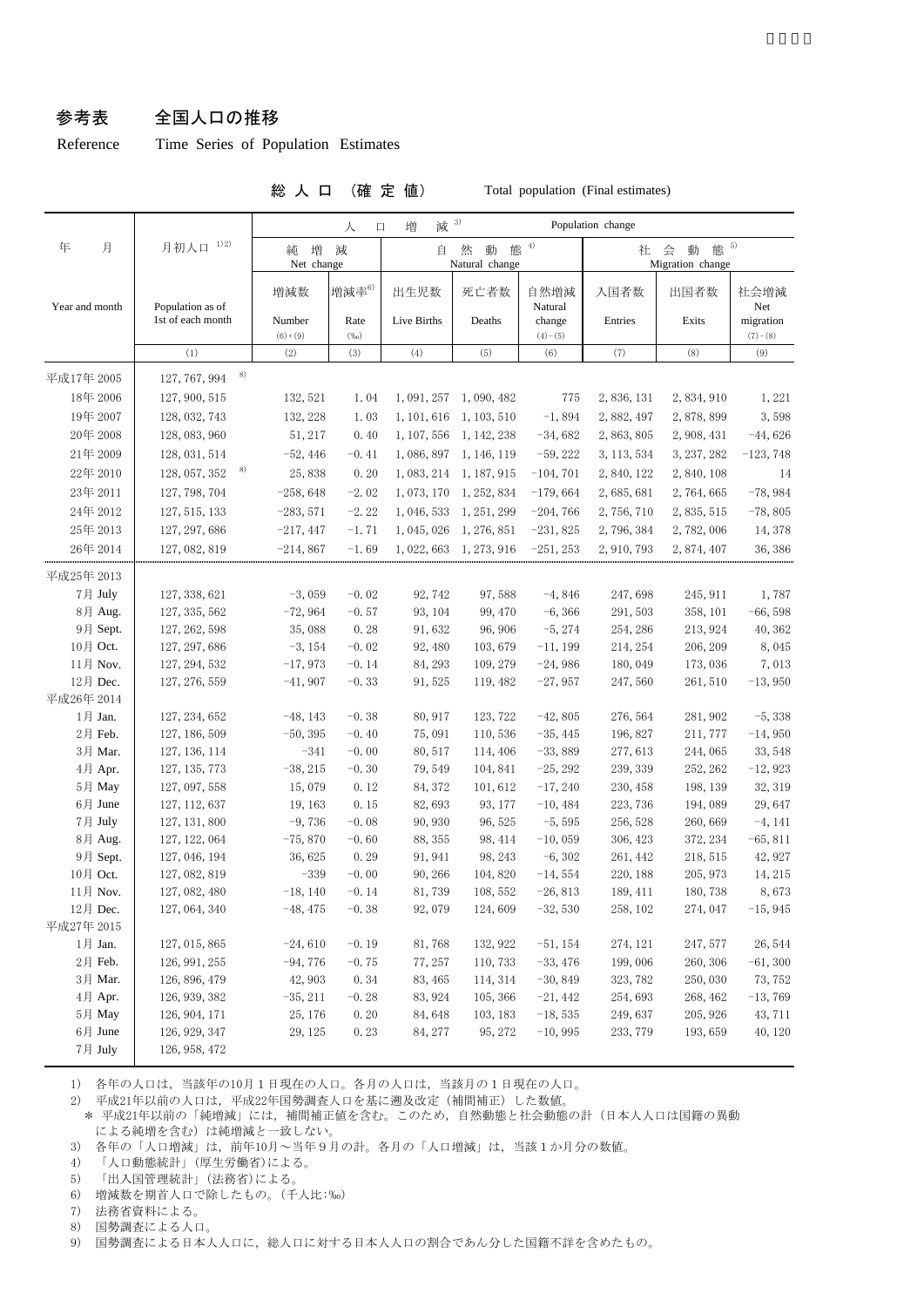## 参考表 全国人口の推移

Reference Time Series of Population Estimates

日 本 人 人 口 (確 定 値) Japanese population (Final estimates)

|                |                               |                            |                                                                 | 増<br>$\Box$<br>人 | 减 3)                    | Population change                |                  |             |                                 |                                            |
|----------------|-------------------------------|----------------------------|-----------------------------------------------------------------|------------------|-------------------------|----------------------------------|------------------|-------------|---------------------------------|--------------------------------------------|
| 月<br>年         | 1)2)<br>月初人口                  | 純                          | 態 5)<br>態 <sup>4)</sup><br>増<br>然<br>減<br>自<br>動<br>社<br>会<br>動 |                  |                         | 国籍の異動 <sup>7)</sup>              |                  |             |                                 |                                            |
|                |                               | Net change                 |                                                                 |                  | Natural change          |                                  | Migration change |             | による純増減                          |                                            |
|                | Population as of              | 増減数                        | 増減率6)                                                           | 出生児数             | 死亡者数                    | 自然増減                             | 入国者数             | 出国者数        | 社会増減                            | Net increase                               |
| Year and month | 1st of each month             | Number<br>$(15)+(18)+(19)$ | Rate<br>(%o)                                                    | Live Births      | Deaths                  | Natural<br>change<br>$(13)-(14)$ | Entries          | Exits       | Net<br>migration<br>$(16)-(17)$ | or decrease<br>by change<br>of nationality |
|                | (10)                          | (11)                       | (12)                                                            | (13)             | (14)                    | (15)                             | (16)             | (17)        | (18)                            | (19)                                       |
| 平成17年 2005     | $126, 204, 902^{9}$           |                            |                                                                 |                  |                         |                                  |                  |             |                                 |                                            |
| 18年 2006       | 126, 285, 559                 | 80,657                     | 0.64                                                            | 1,079,232        | 1, 084, 554             | $-5,322$                         | 1, 216, 048      | 1, 275, 944 | $-59,896$                       | 15, 203                                    |
| 19年 2007       | 126, 347, 225                 | 61,666                     | 0.49                                                            | 1,088,603        | 1,097,335               | $-8,732$                         | 1, 191, 324      | 1, 266, 429 | $-75, 105$                      | 14,831                                     |
| 20年 2008       | 126, 339, 510                 | $-7,715$                   | $-0.06$                                                         | 1,093,498        | 1, 136, 012             | $-42,514$                        | 1, 156, 361      | 1, 266, 118 | $-109,757$                      | 13,885                                     |
| 21年 2009       | 126, 343, 229                 | 3,719                      | 0.03                                                            | 1,073,939        | 1, 139, 989             | $-66,050$                        | 1, 432, 020      | 1,508,820   | $-76,800$                       | 15,897                                     |
| 22年 2010       | $126, 381, 728$ <sup>9)</sup> |                            |                                                                 | 1,071,148        |                         |                                  |                  |             |                                 |                                            |
|                |                               | 38, 499                    | 0.30                                                            |                  | $1, 181, 525 -110, 377$ |                                  | 1, 111, 453      | 1, 107, 335 | 4, 118                          | 14,086                                     |
| 23年 2011       | 126, 180, 135                 | $-201,593$                 | $-1.60$                                                         | 1,061,484        | $1, 246, 312 -184, 828$ |                                  | 798, 792         | 826, 503    | $-27,711$                       | 10,946                                     |
| 24年 2012       | 125, 957, 139                 | $-222,996$                 | $-1.77$                                                         | 1,033,817        | $1, 244, 797 -210, 980$ |                                  | 887,670          | 910, 828    | $-23, 158$                      | 11, 142                                    |
| 25年 2013       | 125, 704, 434                 | $-252,705$                 | $-2.01$                                                         | 1,031,818        | $1, 270, 240 -238, 422$ |                                  | 903, 217         | 926, 289    | $-23,072$                       | 8,789                                      |
| 26年 2014       | 125, 431, 416                 | $-273,018$                 | $-2.17$                                                         | 1,008,296        | $1, 267, 304 -259, 008$ |                                  | 928, 759         | 952, 213    | $-23,454$                       | 9, 444                                     |
| 平成25年 2013     |                               |                            |                                                                 |                  |                         |                                  |                  |             |                                 |                                            |
| 7月 July        | 125, 757, 499                 | 27,534                     | 0.22                                                            | 91,664           | 97,033                  | $-5, 369$                        | 113, 776         | 81, 459     | 32, 317                         | 586                                        |
| 8月 Aug.        | 125, 785, 033                 | $-69, 418$                 | $-0.55$                                                         | 91, 996          | 98, 960                 | $-6,964$                         | 84, 403          | 147,758     | $-63, 355$                      | 901                                        |
| 9月 Sept.       | 125, 715, 615                 | $-11, 181$                 | $-0.09$                                                         | 90, 469          | 96, 368                 | $-5,899$                         | 62, 194          | 68, 229     | $-6,035$                        | 753                                        |
| 10月 Oct.       | 125, 704, 434                 | $-20,641$                  | $-0.16$                                                         | 91, 241          | 103, 135                | $-11,894$                        | 60,839           | 70,399      | $-9,560$                        | 813                                        |
| 11月 Nov.       | 125, 683, 793                 | $-25,559$                  | $-0.20$                                                         | 83, 155          | 108,725                 | $-25,570$                        | 51, 416          | 52, 201     | $-785$                          | 796                                        |
| 12月 Dec.       | 125, 658, 234                 | 59,072                     | 0.47                                                            | 90, 317          | 118, 821                | $-28,504$                        | 132, 444         | 45,871      | 86, 573                         | 1,003                                      |
| 平成26年 2014     |                               |                            |                                                                 |                  |                         |                                  |                  |             |                                 |                                            |
| 1月 Jan.        | 125, 717, 306                 | $-90, 360$                 | $-0.72$                                                         | 79,836           | 123, 117                | $-43,281$                        | 69, 229          | 116, 792    | $-47,563$                       | 484                                        |
| 2月 Feb.        | 125, 626, 946                 | $-62,944$                  | $-0.50$                                                         | 73, 971          | 110, 011                | $-36,040$                        | 42,709           | 70, 213     | $-27,504$                       | 600                                        |
| 3月 Mar.        | 125, 564, 002                 | $-18,913$                  | $-0.15$                                                         | 79, 365          | 113,827                 | $-34,462$                        | 81, 910          | 67, 161     | 14,749                          | 800                                        |
| 4月 Apr.        | 125, 545, 089                 | $-49,786$                  | $-0.40$                                                         | 78, 442          | 104, 278                | $-25,836$                        | 72,024           | 96, 940     | $-24,916$                       | 966                                        |
| 5月 May         | 125, 495, 303                 | $-14,526$                  | $-0.12$                                                         | 83, 226          | 101,069                 | $-17,843$                        | 66, 237          | 63,691      | 2,546                           | 771                                        |
| 6月 June        | 125, 480, 777                 | 18,619                     | 0.15                                                            | 81,561           | 92, 703                 | $-11, 142$                       | 91,047           | 62,028      | 29,019                          | 742                                        |
| 7月 July        | 125, 499, 396                 | 27,807                     | 0.22                                                            | 89,667           | 96, 011                 | $-6, 344$                        | 117,769          | 84, 488     | 33, 281                         | 870                                        |
| 8月 Aug.        | 125, 527, 203                 | $-82, 305$                 | $-0.66$                                                         | 86, 997          | 97,864                  | $-10,867$                        | 82, 970          | 155, 209    | $-72,239$                       | 801                                        |
| 9月 Sept.       | 125, 444, 898                 | $-13,482$                  | $-0.11$                                                         | 90, 518          | 97, 743                 | $-7,225$                         | 60, 165          | 67, 220     | $-7,055$                        | 798                                        |
| 10月 Oct.       | 125, 431, 416                 | $-20,991$                  | $-0.17$                                                         | 88, 802          | 104, 272                | $-15,470$                        | 62,863           | 69,063      | $-6, 200$                       | 679                                        |
| 11月 Nov.       | 125, 410, 425                 | $-29,312$                  | $-0.23$                                                         | 80, 479          | 107, 985                | $-27,506$                        | 51,883           | 54, 340     | $-2,457$                        | 651                                        |
| 12月 Dec.       | 125, 381, 113                 | 59,970                     | 0.48                                                            | 90,603           |                         | 123, 975 -33, 372                | 136, 450         | 44, 138     | 92, 312                         | 1,030                                      |
| 平成27年 2015     |                               |                            |                                                                 |                  |                         |                                  |                  |             |                                 |                                            |
| 1月 Jan.        | 125, 441, 083                 | $-122, 117$                | $-0.97$                                                         | 80,576           | 132, 285                | $-51,709$                        | 48, 332          | 119, 429    | $-71,097$                       | 689                                        |
| 2月 Feb.        | 125, 318, 966                 | $-33,963$                  | $-0.27$                                                         | 76, 163          | 110, 129                | $-33,966$                        | 63, 989          | 64,824      | $-835$                          | 838                                        |
| 3月 Mar.        | 125, 285, 003                 | $-10, 186$                 | $-0.08$                                                         | 82, 281          | 113, 741                | $-31,460$                        | 86, 304          | 65,714      | 20,590                          | 684                                        |
| 4月 Apr.        | 125, 274, 817                 | $-52,482$                  | $-0.42$                                                         | 82, 852          | 104, 813                | $-21,961$                        | 69,784           | 100, 918    | $-31, 134$                      | 613                                        |
| 5月 May         | 125, 222, 335                 | $-14,327$                  | $-0.11$                                                         | 83, 598          | 102,642                 | $-19,044$                        | 65, 342          | 61, 203     | 4, 139                          | 578                                        |
| 6月 June        | 125, 208, 008                 | 26, 426                    | 0.21                                                            | 83, 137          | 94,736                  | $-11,599$                        | 96, 930          | 59,652      | 37, 278                         | 747                                        |
| 7月 July        | 125, 234, 434                 |                            |                                                                 |                  |                         |                                  |                  |             |                                 |                                            |

1) Population for each year is the population as of October 1 of the stated year. Population for each month is the population as of the first day of the stated month.

2) Population figures until 2009 are revised estimates (intercensal adjustment).

\* Population change until 2009 included intercensal adjustment.

3) Population change for each year relates to the period from October of the previous year to September of the stated year .

Population change for each month relates to the period from the first day to the last day of the stated month.

4) Based on the Vital Statistics by the Ministry of Health, Labour and Welfare.

5) Based on the Statistics on Legal Migrants compiled by the Ministry of Justice.

6) Obtained by dividing the number of the net change by the population as of the beginning of the period concerned.

7) Based on the data by the Ministry of Justice.

8) The Population Census.

9) Based on the Population Census. Persons with unknown nationality are included proportionally.